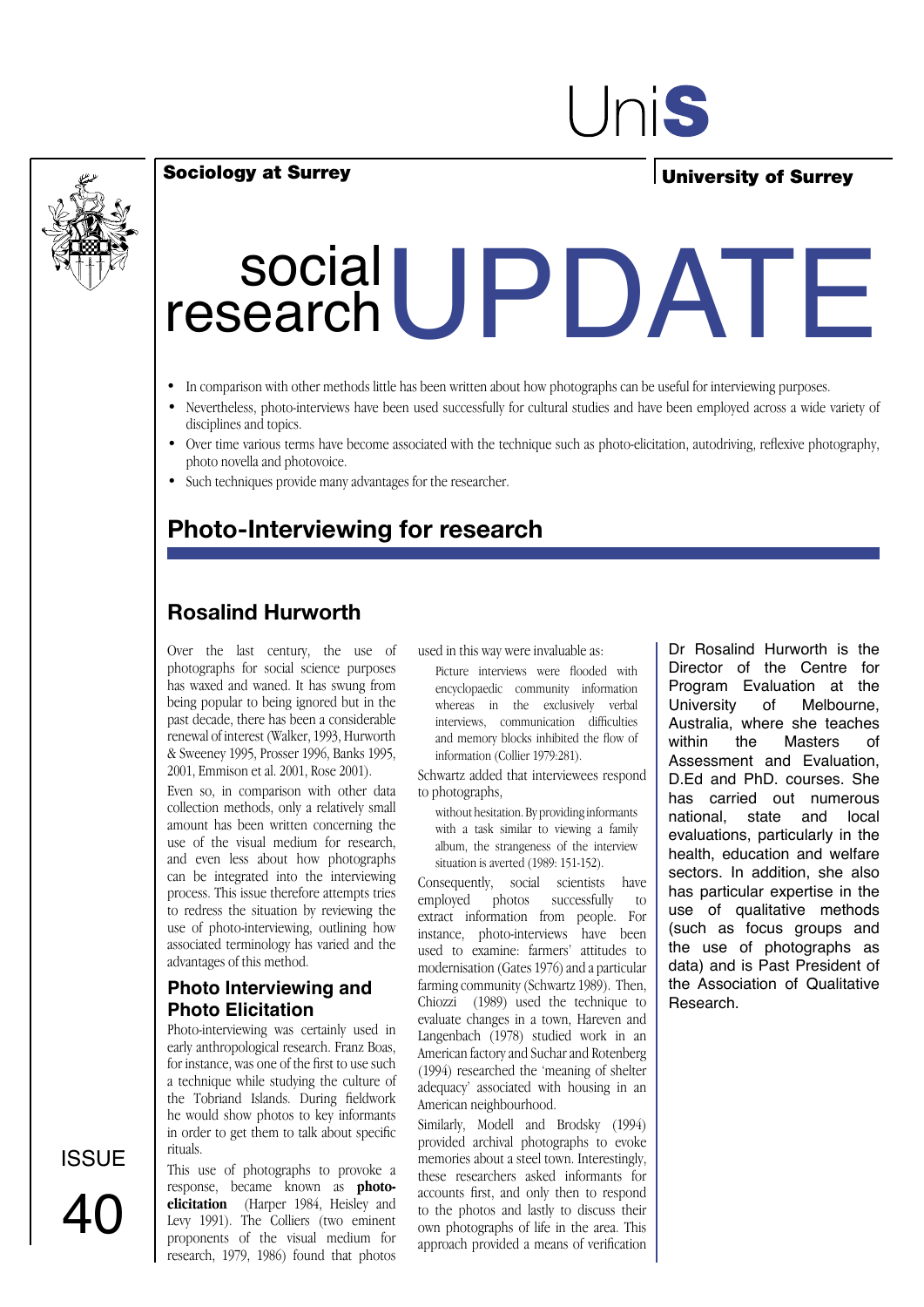## social research UPDATE

and allowed the roles of researcher and subject to be reversed (Smith and Woodward 1999).

Photo-elicitation has also been used across other disciplines and topic areas in order to:

• determine ethnic identification (Gold 1986)

understand behaviours (Entin 1979, Wessels 1985)

• enhance memory retrieval (Aschermann et al. 1998)

• work with young children/school students (Diamond 1996, Weiniger 1998, Foster et al. 1999, Salmon 2001)

undertake programme evaluations (Brown et al. 1980, Tucker and Dempsey 1991, Buchanan 1998)

• provide a tool for nursing, medical and gerontological research (Hagedorn 1996, Higgins & Highley 1986, Magilvy et al. 1992)

• teach tertiary students (Killion 2001, Smith and Woodward 1999)

• talk about more difficult, abstract concepts (Curry and Strauss 1994, Bender et al. 2001)

#### **Autodriving**

Meanwhile, in the field of marketing, Heisley and Levy (1991) used photo interviewing to enhance informant involvement and to elicit information about consumer behaviour. However, the difference was that, instead of being presented with photos to comment upon, photos were taken by the interviewees themselves. This form of photo-elicitation was termed **autodriving**  indicating that *"*the interview is 'driven' by informants who are seeing their own behaviour" (Heisley and Levy 1991:261) The study involved informants' photographs about their evening meals. The photos were used as stimuli but during interviews the complexities of family dynamics emerged. This allowed the authors and the interviewees to develop a "negotiated interpretation of consumption events*"*  (257*)*. It also provided a means to give

the informant increased voice and authority in interpreting such events while … provid[ing] a perspective … that makes systems meaningful to an outsider. It also manufactures distance for the informant so they see familiar data in unfamiliar ways (1991: 257).

#### **Reflexive Photography**

Also using photos taken by participants, Harrington & Lindy (1998) examined the perceptions of college freshmen. In this case ten students were given a disposable camera to take shots of their impressions of the university. This was followed by a reflective interview to discover reactions.

This technique has also been used to examine cross-cultural issues. Ziller (1990), for instance, describes how students from four nationalities were asked to take photos depicting what the USA meant to them and then to talk about it. Their photographs were quite different from those taken by American-born students. In another cross-cultural study, Douglas (1998) asked black students to present their impressions of a predominantly white university and referred to the photos produced for subsequent interviews as **reflexive photos**. Interestingly, participants reported this technique promoted deeper levels of reflective thinking than interviews alone would have done.

Then recently, Berman et al. (2001) studied recently-arrived refugee Bosnian children, aged 11-14, in Canada. Participants were given disposable cameras and asked to take pictures of people, places and events. The meanings of the photographs were then explored in later interviews.

#### **Photo Novella**

Meanwhile, another form of photointerviewing has been referred to as **photo novella** meaning 'picture stories'. This time photographs are used to encourage participants to talk about day-to-day routines and events (Wang and Burris 1994). As with reflexive photography, cameras are not entrusted to researchers or professional photographers but rather given to children, the elderly or other marginalised groups in order to discuss life as they see it.

A key component of the photo novella process is dialogue where participants show their photographs and talk about their significance and meaning. This grounding of the images in real experience is the key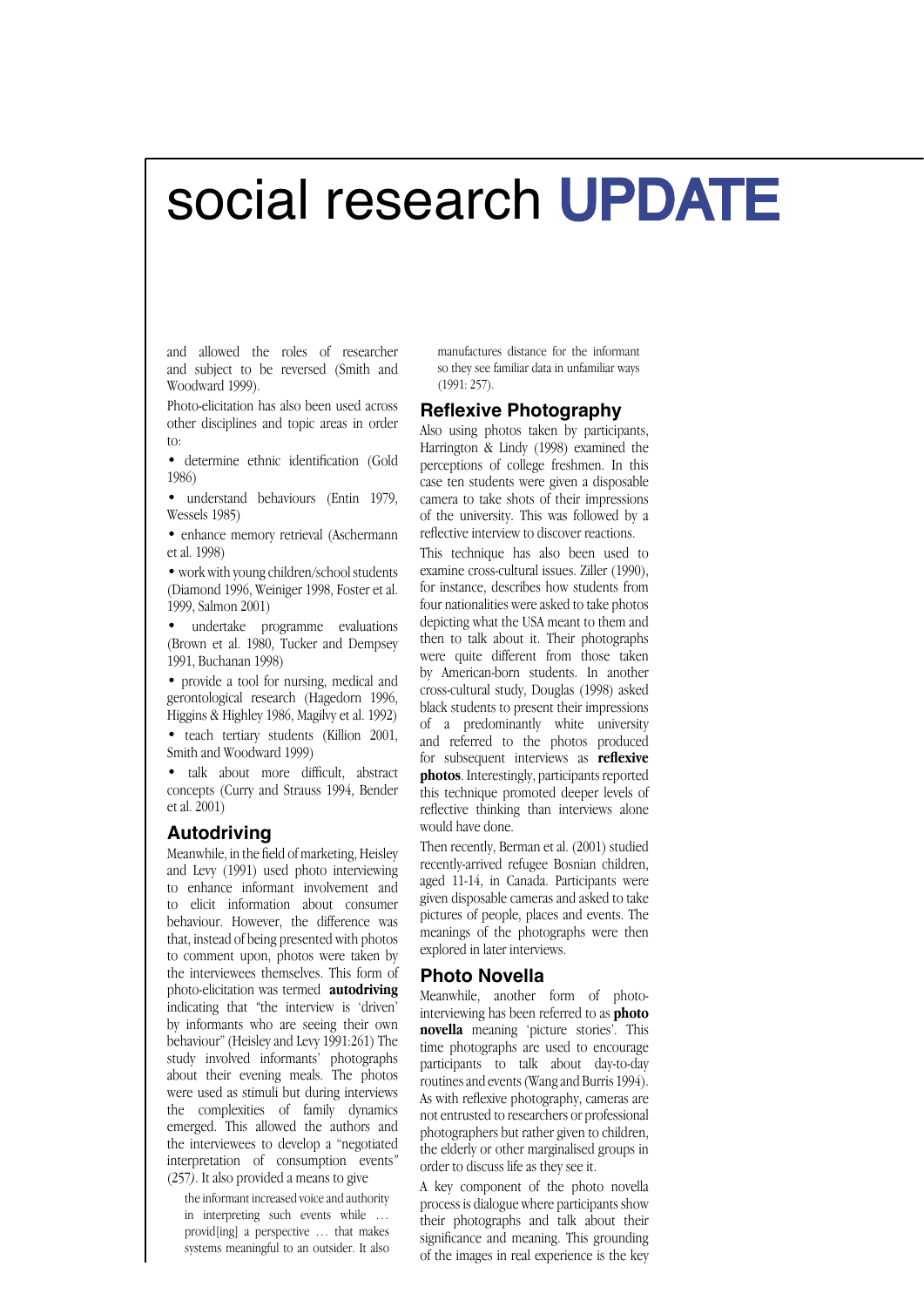## social research UPDATE

and makes the photographs infinitely more valuable than a set of images created by outsiders. Consequently, photo novella is meant to be a tool of empowerment enabling those with little money, power or status to communicate to policymakers where change should occur. An example of this approach was reported by Wang, Burris and Xiang (1996) who used the technique with rural women in China to inform and influence improvements in women's health.

#### **Photovoice**

Most recently the term **photovoice** has been used instead of 'photo novella'. This has been promoted strongly by Wang and Burris (1997) who describe it a as process by which 'people can identify, represent and enhance their community through a specific photographic technique'. Wang (1999) and Wang et al. (2000) also suggest that it can be used for participatory action research whereby people create and discuss photographs as a means of enabling personal and community change. Therefore, it can also be used for participatory needs assessments and health promotion (Wang et al. 1996a, 1996b).

- Photovoice has three goals which are to:
- enable people to record and reflect their community's strengths and concerns
- promote critical dialogue and knowledge about important issues through large and small group discussion of photographs
- reach policy makers.

In one particular example, Killion and Wang (2000) used the approach with young, homeless African American women and low-income elderly African American women who had difficulty maintaining their houses. An intergenerational study was undertaken where photos were discussed that focused on their current living arrangements. Although the women spanned three generations, had different life experiences and resided in a variety of home settings, the sharing of photographs revealed many commonalities. In the process the women established mutual respect and built alliances.

#### **Advantages of Photo-Interviewing**

While some limitations exist (including ethical, privacy, sampling and validity issues raised by authors such as Becker 1978, Templin 1982, Blyton 1987, Fang and Elwein 1990, Wang 2001), we have seen that photo-interviewing in its various forms can be a particularly powerful tool for the researcher. It can challenge participants, provide nuances, trigger memories, lead to new perspectives and explanations, and help to avoid researcher misinterpretation. In addition, the technique can:

- be used at any stage of the research
- provide a means of 'getting inside' a program and its context
- bridge psychological and physical realities
- allow the combination of visual and verbal language
- assist with building trust and rapport
- produce unpredictable information
- promote longer, more detailed interviews in comparison with verbal interviews
- provide a component of multi-methods triangulation to improve rigour
- form a core technique to enhance collaborative/participatory research and needs assessments
- be preferable to conventional interviews for many participants.

#### **References**

- Aschermann, E. et al. (1998) Photographs as Retrieval Cues for Children. *Applied Cognitive Psychology,* 12, 55-66.
- Banks, M. (1995) Visual Research Methods. *Social Research Update*, 11, Winter. University of Surrey.
- Banks, M (2001) *Visual Methods in Social Research*. Sage.
- Becker, H. S. (1978) Do Photographs Tell the Truth? *Afterimage*, 5, 9-13.
- Bender, D. E. et al. (2001) Tell Me What You Mean by 'Si': Perceptions of Quality of Prenatal Care Among Immigrant Latina Women. *Qualitative Health Research*, 11, 6, 780-794.
- Berman, H. et al. (2001) Portraits of Pain and Promise: A Photographic Study of Bosnian Youth. *Canadian Journal of Nursing Research*. 32, 4, 21-41.
- Blyton, P. (1987) Continuing Debate: The Image of Work. Documentary Photography and the Production of 'Reality'. *ISSJ*, 113, 415-424.
- Brown R. D., Peterson C. H., Sanstead M. (1980) Photographic Evaluation: The Use of the Camera as an Evaluation Tool for Student Affairs. *Journal of College Student Personnel*. 558-563.
- Buchanan, D. (1998) Representing Process: The Contribution of a Re-Engineering Frame. *International Journal of Operations and Production Management*, 18 (11-12), 1163.

Chiozzi, P. (1989) Photography and Anthropological Research: Three Case Studies pp 43-50 in Boonzajer F. (ed.) *Eyes Across the Water*. Amsterdam: Het Spinhuis.

- Collier, J. (1979) Visual Anthropology in Wagner, J. (ed.) (1979) *Images of Information*. Beverly Hills, Ca: Sage.
- Collier, J. & Collier, M. (1986) *Visual Anthropology*. Albuquerque: University of New Mexico Press.
- Curry, T.J. & Strauss, R.H. (1994) A Little Pain Never Hurt Anybody—A Photo-Essay on the Normalization of Sport Injuries. *Sociology of Sport Journal*, 11, 2, 195-208.

social research UPDATE is distributed without charge on request to social researchers in the United Kingdom by the Department of Sociology at the University of Surrey as part of its commitment to supporting social research training and development.

Contributions to social<br>research UPDATF that research UPDATE review current issues in social research and methodology in about 2,500 words are welcome. All UPDATE articles are peer-reviewed.